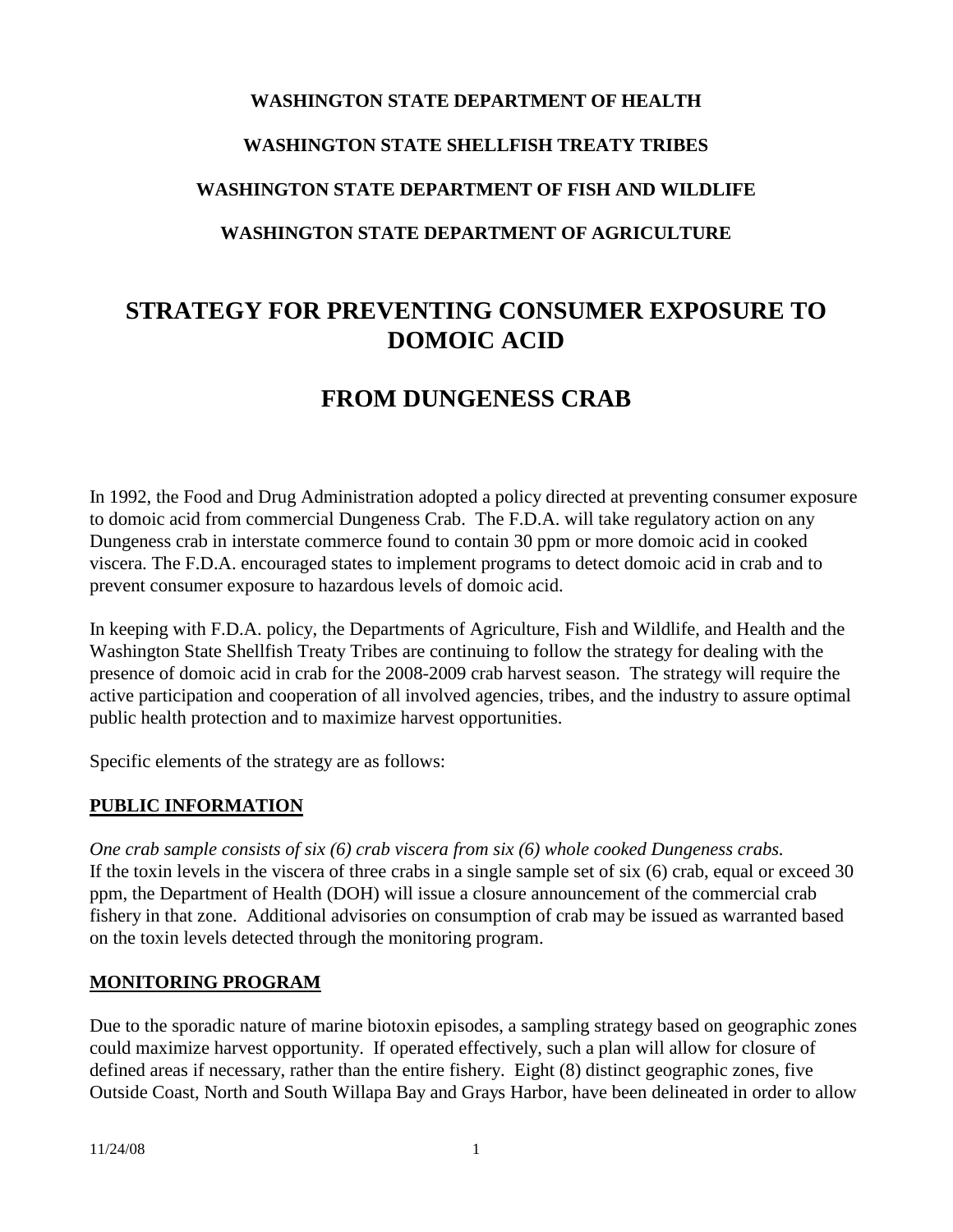effective closure and reopening in the event domoic acid levels reach or exceed closure levels. See attached Zone Map.

This will require the development of procedures to assure crab samples collected at the processor level can be identified as coming from a described zone. Historically, such samples were collected once a month. For the 2008/2009, crab harvest season, the crab-sampling frequency will remain on a monthly schedule. If there is an increase in toxin in the razor clams, more frequent sampling may be required. DOH will notify the appropriate samplers if it becomes necessary to increase the frequency of sampling.

#### **Outside Coastal Zones**

Outside Coastal Zones to be included in the routine monitoring program are:

| Cape Disappointment to Pt. Brown (PAPO056)           | Toleak Pt. To Sand Pt. (CCPO052) |
|------------------------------------------------------|----------------------------------|
| Pt. Brown to Queets River (GHPO054)                  | Sand Pt. to Neah Bay (CCPO053)   |
| <b>Original Occurs</b> River to Toleak Pt. (JCPO053) | Grays Harbor (GHGH056)           |
|                                                      | North Willapa Bay (PAWB056)      |
|                                                      | South Willapa Bay (PAWB057)      |

#### **Inside Waters to include the Strait of Juan de Fuca and Puget Sound**

In the event that shellfish samples indicate a significant domoic acid bloom event inside the Strait of Juan de Fuca or Puget Sound, DOH may require samples of crab from the impacted area. In that event, DOH will notify the Departments of Agriculture, Fish and Wildlife, and any Washington State Treaty Tribe in the impacted area and request crab samples for testing. Should the test results show elevated levels of domoic acid, the same procedures used to monitor the outside coastal crab fishery will be implemented for the inside waters crab fishery. This includes sample size and frequency, closure levels, reopening levels, crab in the market place and alternatives to closure.

## **OPENING-REOPENING CRITERIA**

Any decision with regard to opening or reopening of a zone will be based on the laboratory analysis of six (6) crab viscera from six (6) whole cooked Dungeness crabs.

Opening of a zone at the beginning of the crab season will require one (1) crab sample set, with all six crab showing domoic acid levels below 30 ppm in the viscera. If razor clam samples show elevated levels of 20 ppm or higher, opening a crab zone will require two (2) consecutive sample sets of crab, that are not less than seven (7) days apart, with all six crab in the sample showing levels below 30 ppm in the viscera.

Reopening a zone that has been closed due to toxic test results, will require two (2) consecutive crab sample sets, not less than seven (7) days apart, with all six crab in each set, testing below 30 ppm in the viscera.

#### **CLOSURE CRITERIA**

Any decision with regard to closure of a zone may be based on the laboratory analysis of one crab sample set, consisting of six (6) crab viscera from six (6) whole cooked Dungeness crabs. Lack of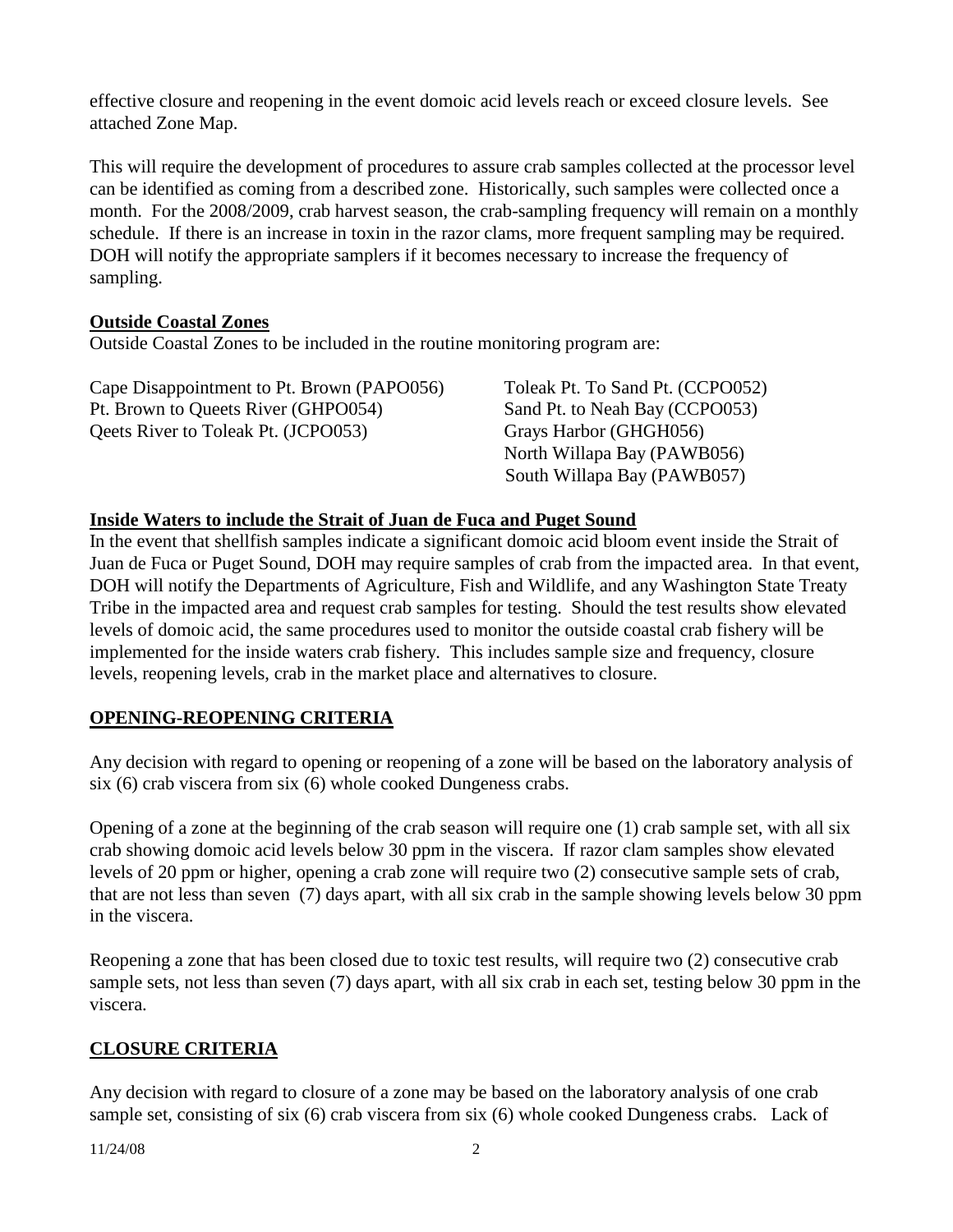adequate crab samples in a zone, in the face of elevated domoic acid in adjacent zones, or in other species, also, may result in the closure of that zone until, adequate information is gathered to determine the zone is safe to be reopened.

If an individual crab viscera, from a zone shows a level of 30 ppm or higher, sampling will be increased.

If three (3) or more crab viscera from a zone show domoic acid levels of 30 ppm or higher, the zone will be closed. If any single crab sample of **meat** shows domoic acid levels of 20 ppm or higher, the zone will be closed.

Other environmental indices, such as phytoplankton data, high levels in other species or high levels in adjacent zones may trigger extra sampling in a zone or all zones.

Unusually high levels ( $\geq 80$  ppm) in a single crab sample may result in closure of a zone in order to evaluate the situation.

The Department of Health will issue an official closure order when a zone or the entire coast needs to be closed.

# **CRAB IN THE MARKET PLACE**

In keeping with the F.D.A. policy, specific lots of crab known to contain domoic acid levels of 30 ppm or greater in the viscera will be embargoed. Such crab must be either eviscerated prior to sale or destroyed. The embargoed crabmeat must be sampled prior to sale or consumption. The sample of crabmeat must have a domoic acid level of less than 20 ppm before any crabs can be eviscerated. Crabmeat found with domoic acid levels of 20 ppm or higher cannot be eviscerated and sold. All such lots of crab meat must be destroyed.

## **ALTERNATIVE TO CLOSURE**

Evisceration of crab from zones showing elevated levels of domoic acid in crab viscera may be an alternative to closure. Such an alternative would require careful consideration of whether adequate public health protection could be achieved. Tight controls on harvest, landing and processing of crab from the zones would be necessary, before evisceration would be approved as a method of biotoxin control. Such controls must be integrated into the processor's HACCP plan, to include record-keeping methods that ensure crab lots are identified by harvest zone.

## **COMMUNICATIONS**

In the event closure of a zone(s) is required, the Department of Health will notify the four coastal tribes; Quinault Indian Nation, Quileute Indian Tribe, Hoh Tribe and the Makah Tribe; Department of Fish and Wildlife; Department of Agriculture and the United States Food and Drug Administration.

Department of Agriculture will notify Oregon Department of Agriculture and all commercial crab processors, and will, in turn, request crab processors to notify crab harvesters.